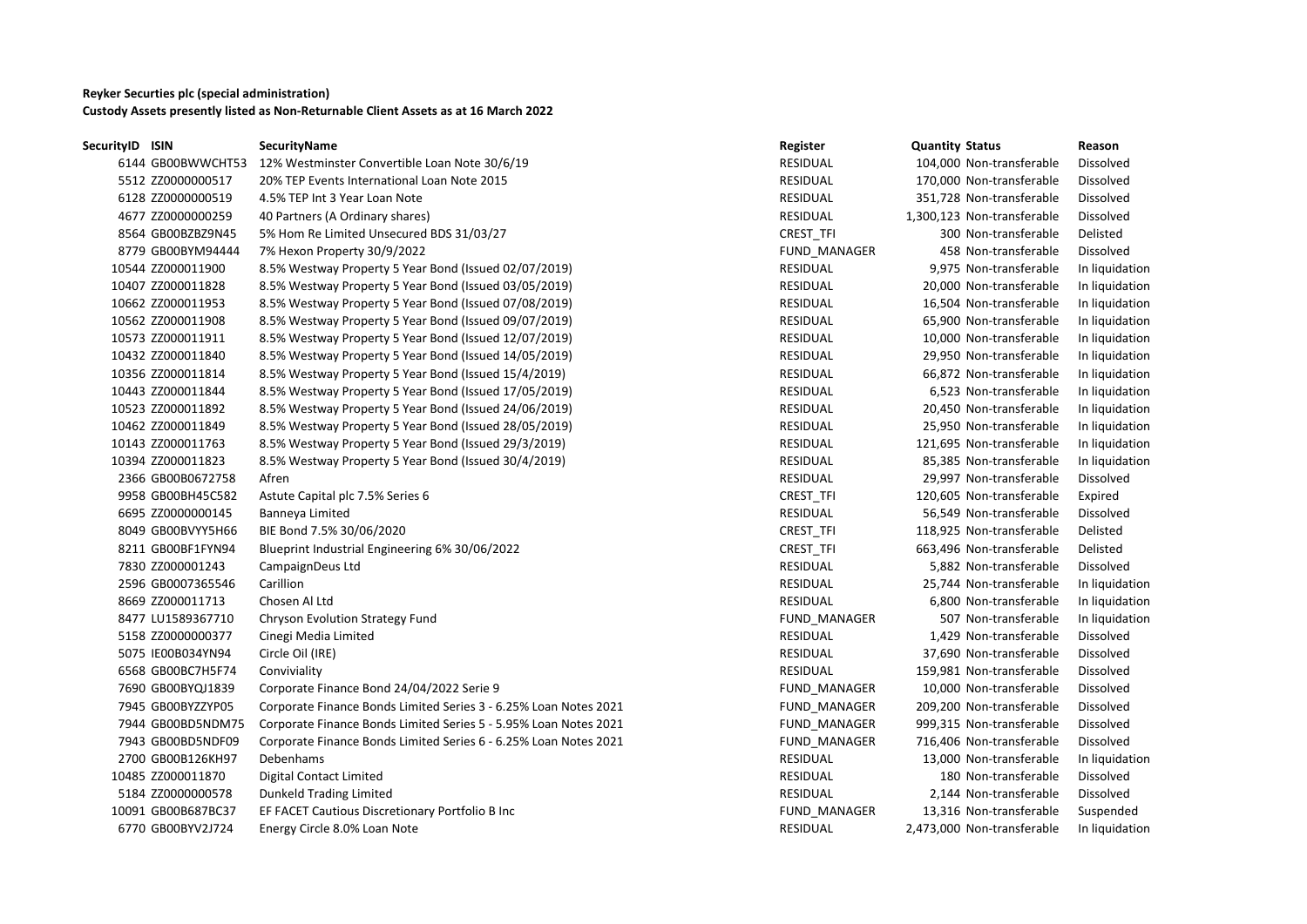| 6987 US3723091043  | Escheated and transferred to the state - Genmark Diagnostics (US)- Unable to transfer | <b>DELISTED</b>     | 2 Non-transferable          | Escheated             |
|--------------------|---------------------------------------------------------------------------------------|---------------------|-----------------------------|-----------------------|
| 6888 MT7000013272  | Ethika Dynamic Fund GBP Class B                                                       | <b>DELISTED</b>     | 666 Non-transferable        | Suspended             |
| 6798 ZZ000001134   | Fanmoji Ltd                                                                           | <b>RESIDUAL</b>     | 1,334 Non-transferable      | Dissolved             |
| 4727 ZZ0000000258  | Festival HQ                                                                           | <b>RESIDUAL</b>     | 600,000 Non-transferable    | Dissolved             |
| 6499 ZZ0000001134  | Format Zone App Ltd (A Ordinary shares)                                               | RESIDUAL            | 15,833 Non-transferable     | <b>Dissolved</b>      |
| 4848 ZZ0000000266  | Four West Productions Limited (A Ordinary Shares)                                     | <b>RESIDUAL</b>     | 142,312 Non-transferable    | Dissolved             |
| 10508 XD0411632900 | FULCRUM AFRICA ALL CAP FUND LTD/TH                                                    | <b>DELISTED</b>     | 38 Non-transferable         | In liquidation        |
| 10505 XD0394894238 | FULCRUM DIVERSIFIED INCOME NOTE FUND                                                  | <b>DELISTED</b>     | 224 Non-transferable        | In liquidation        |
| 10507 XD0405413036 | FULCRUM DIVERSIFIED INCOME NOTE FUND                                                  | <b>DELISTED</b>     | 115 Non-transferable        | In liquidation        |
| 10506 XD0407242136 | FULCRUM DIVERSIFIED INCOME NOTE FUND                                                  | DELISTED            | 70 Non-transferable         | In liquidation        |
| 6182 US3719411056  | Geo Global Group Ltd                                                                  | <b>RESIDUAL</b>     | 3,900,000 Non-transferable  | <b>Company Closed</b> |
| 8162 GG00BVV27S87  | GFG Property Fund Dolphin Property Fund I Class D (Income)                            | DELISTED            | 9,708 Non-transferable      | In liquidation        |
| 2988 GB0001528156  | Interserve                                                                            | RESIDUAL            | 651 Non-transferable        | In liquidation        |
| 2592 GB0006834344  | Intu Properties                                                                       | <b>DELISTED</b>     | 1,012 Non-transferable      | In administration     |
| 5216 ZZ0000000586  | ISAB Film Development Limited                                                         | RESIDUAL            | 142,312 Non-transferable    | Dissolved             |
| 8084 GB00BZ97CT93  | Just Cash Flow 8.75% 31/12/2021                                                       | CREST_TFI           | 200 Non-transferable        | Suspended             |
| 3106 GB00B0HZPV38  | <b>KAZ Minerals</b>                                                                   | CREST_TFI           | 19 Non-transferable         | Expired               |
| 7804 LU0871405121  | KMG SICAV-SIF - The Castel Pro                                                        | <b>DELISTED</b>     | 8 Non-transferable          | In liquidation        |
| 3137 GB0000533728  | Laura Ashley Holdings                                                                 | CREST_TFI           | 600,099 Non-transferable    | Suspended             |
| 5504 GB00BNB7LQ31  | LB-SHELL plc                                                                          | RESIDUAL            | 2,306 Non-transferable      | In liquidation        |
| 5308 GB00BLRZQ737  | LF Equity Income C Fund Acc                                                           | <b>COFUNDS TFI</b>  | 26,300 Non-transferable     | Suspended             |
| 6110 ZZ0000000860  | Lyford Power Limited                                                                  | RESIDUAL            | 174,666 Non-transferable    | Dissolved             |
| 4551 ZZ0000000253  | Makelight Interactive Limited (B Ordinary shares)                                     | <b>RESIDUAL</b>     | 2,210,011 Non-transferable  | Dissolved             |
| 3186 GB00B0BHCR03  | Mapeley                                                                               | CREST_TFI           | 191 Non-transferable        | Delisted              |
| 3205 GB00B1VJNC59  | <b>MDY Healthcare</b>                                                                 | FUND_MANAGER        | 27 Non-transferable         | Dissolved             |
| 7734 GB00BLNMZ040  | Milamber Ventures PLC                                                                 | CREST_TFI           | 1,141,541 Non-transferable  | Suspended             |
| 7281 ZZ000001174   | Minglcast Limited                                                                     | RESIDUAL            | 5,553 Non-transferable      | Dissolved             |
| 7488 KYG621102030  | Montreux Natural Resources Fund GBP                                                   | FUND MANAGER        | 2,202 Non-transferable      | In liquidation        |
| 7486 KYG621101958  | Montreux Natural Resources Fund USD                                                   | FUND_MANAGER        | 7,583 Non-transferable      | In liquidation        |
| 8130 CA5534431104  | <b>MPX Bioceutical Corporation Warrants</b>                                           | RESIDUAL            | 437,957 Non-transferable    | Expired               |
| 6474 GI000A12CYF8  | Nektan (Gibraltar)                                                                    | <b>RESIDUAL</b>     | 90,655 Non-transferable     | In administration     |
| 7127 ZZ0000004105  | Nektan (Warrants)                                                                     | RESIDUAL            | 75,000 Non-transferable     | In administration     |
| 7282 LU1500462111  | Palatine Inc & Gr 6.25% 31/03/2022                                                    | FUND MANAGER        | 18,482 Non-transferable     | Delisted              |
| 5665 GB00BM4NV504  | Patisserie Holdings Plc                                                               | <b>RESIDUAL</b>     | 47,622 Non-transferable     | In liquidation        |
| 4195 GB00B2QMPR51  | Pegasus Helicopter Group                                                              | RESIDUAL            | 20,000 Non-transferable     | Dissolved             |
| 6506 ZZ0000001135  | Photopitch Limited                                                                    | RESIDUAL            | 1,283 Non-transferable      | Dissolved             |
| 7245 LU1447586410  | Pittford 3 Year Zero 4.09% 31/03/2020                                                 | FUND MANAGER        | 5,024 Non-transferable      | Delisted              |
| 7246 LU1447587574  | Pittford 5 Year Zero 5.17 % 31/03/2022                                                | FUND_MANAGER        | 5,082 Non-transferable      | Delisted              |
| 5069 ZZ0000000359  | Pulse Films SPV3 Limited                                                              | <b>RESIDUAL</b>     | 14,238,652 Non-transferable | Dissolved             |
| 5457 JE00BBD8GG53  | Rame Energy                                                                           | RESIDUAL            | 185,000 Non-transferable    | Dissolved             |
| 4083 GB0007325185  | Renn Universal Growth Inv Tst                                                         | <b>RESIDUAL</b>     | 94,141 Non-transferable     | In liquidation        |
| 3754 GB0007219479  | SeaEnergy                                                                             | RESIDUAL            | 2,122 Non-transferable      | Dissolved             |
| 9845 LU1426776446  | Serpentine Investments Note Series 2023 (EUR)                                         | <b>FUND MANAGER</b> | 450 Non-transferable        | Delisted              |